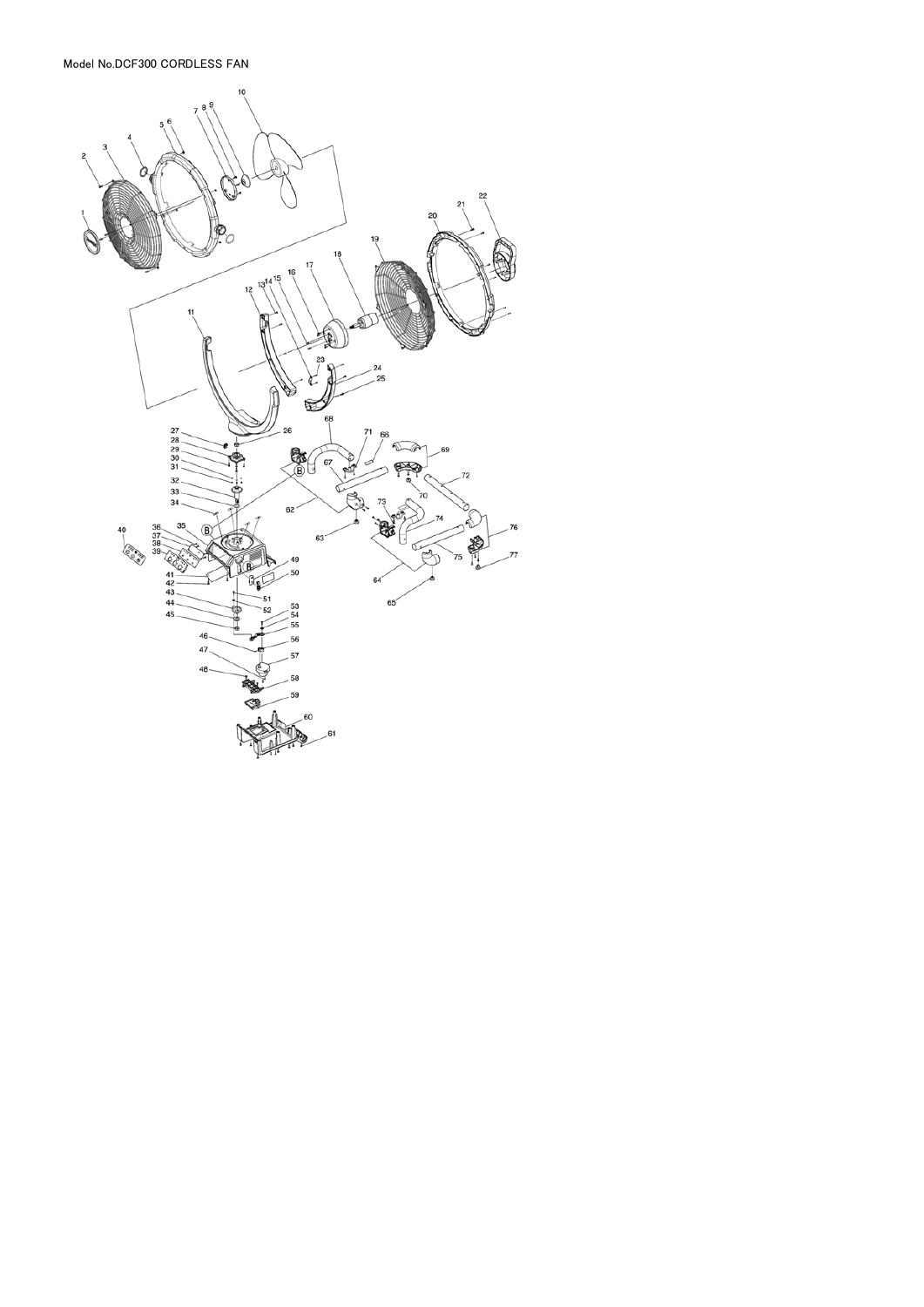|                  |                          |                                      |   |                                |        | -1 | Артикул Детали Описание Замена Количество New/Old <sup>Дополнительно</sup> Дополнительно <sub>Примечание</sub><br>2 |  |
|------------------|--------------------------|--------------------------------------|---|--------------------------------|--------|----|---------------------------------------------------------------------------------------------------------------------|--|
| 001              | TE00000046               | <b>LOGO FRONT</b><br><b>PLATE</b>    |   | 1                              |        |    |                                                                                                                     |  |
| 002              | TE00000101               | PHILLIPS HEAD<br>SCREW M4X10         |   | 4                              |        |    |                                                                                                                     |  |
| 003              | TE00000047               | <b>FRONT GUARD</b>                   |   | 1                              |        |    |                                                                                                                     |  |
| 004              | TE00000048               | O-RING 32                            |   | 2                              |        |    |                                                                                                                     |  |
| 005<br>006       | TE00000049<br>TE00000092 | <b>FRONT FRAME</b><br>NUT M4         |   | $\mathbf{1}$<br>4              |        |    |                                                                                                                     |  |
| 007              | TE00000050               | LOGO REAR                            |   | $\mathbf{1}$                   |        |    |                                                                                                                     |  |
| 008              | TE00000104               | <b>PLATE</b><br>SCREW B 3X10         |   | 3                              |        |    |                                                                                                                     |  |
| 009              | TE00000051               | FAN BLADE LOCK                       |   | $\mathbf{1}$                   |        |    |                                                                                                                     |  |
| 010              | TE00000052               | <b>FAN BLADE</b>                     |   | 1                              |        |    |                                                                                                                     |  |
| 011              | TE00000053               | <b>FRONT ARM</b>                     |   | 1                              |        |    |                                                                                                                     |  |
| 012<br>013       | TE00000054<br>TE00000103 | <b>REAR ARM R</b><br>SCREW A 3X14    |   | 1<br>4                         |        |    |                                                                                                                     |  |
| 014              | TE00000055               | <b>LEAF SPRING</b>                   |   | 1                              |        |    |                                                                                                                     |  |
| 015              | TE00000101               | PHILLIPS HEAD<br>SCREW M4X10         |   | 2                              |        |    |                                                                                                                     |  |
| 016              | TE00000103               | SCREW A 3X14                         |   | 4                              |        |    |                                                                                                                     |  |
| 017              | TE00000056               | <b>MOTOR FRONT</b><br>COVER          |   | $\mathbf{1}$                   |        |    |                                                                                                                     |  |
| 018              | TE00000057               | <b>MOTOR</b>                         |   | $\mathbf{1}$                   |        |    |                                                                                                                     |  |
| 019              | TE00000058               | <b>REAR GUARD</b>                    |   | $\mathbf{1}$                   |        |    |                                                                                                                     |  |
| 020              | TE00000059               | <b>REAR FRAME</b>                    |   | $\mathbf{1}$                   |        |    |                                                                                                                     |  |
| 021              | TE00000103               | SCREW A 3X14<br><b>MOTOR REAR</b>    |   | 6                              |        |    |                                                                                                                     |  |
| 022              | TE00000060               | COVER                                |   | $\mathbf{1}$                   |        |    |                                                                                                                     |  |
| 023<br>024       | TE00000104<br>TE00000100 | SCREW B 3X10<br><b>REAR ARM L</b>    |   | $\overline{2}$<br>$\mathbf{1}$ |        |    |                                                                                                                     |  |
| 025              | TE00000103               | SCREW A 3X14                         |   | 4                              |        |    |                                                                                                                     |  |
| 026              | TE00000069               | <b>LOCKNUT M10</b>                   |   | $\mathbf{1}$                   |        |    |                                                                                                                     |  |
| 027              | TE00000061               | WIRE<br>PROTECTOR                    |   | 1                              |        |    |                                                                                                                     |  |
| 028              | TE00000062               | <b>COUPLING</b>                      |   | $\mathbf{1}$                   |        |    |                                                                                                                     |  |
| 029              | TE00000103               | SCREW A 3X14                         |   | 4                              |        |    |                                                                                                                     |  |
| 030              | TE00000063<br>TE00000064 | STEEL BALL 6<br><b>COMPRESSION</b>   |   | 3<br>3                         |        |    |                                                                                                                     |  |
| 031<br>032       | TE00000065               | SPRING-5<br>SPINDLE                  |   | $\mathbf{1}$                   |        |    |                                                                                                                     |  |
| 033              | TE00000090               | POM FLAT<br><b>WASHER 16</b>         |   | $\mathbf{1}$                   |        |    |                                                                                                                     |  |
| 034              | TE00000089               | POM PLATE                            |   | 4                              | $\ast$ |    |                                                                                                                     |  |
| $034 - 1$        | TE00000474               | POM PLATE                            | 0 | 4                              |        |    |                                                                                                                     |  |
| 035              | TE00000066               | <b>UPPER BASE</b>                    |   | 1                              |        |    |                                                                                                                     |  |
| 036<br>037       | TE00000104<br>TE00000088 | SCREW B 3X10<br>SEAT                 |   | 4<br>1                         |        |    |                                                                                                                     |  |
| 038              | TE00000154               | SWITCH PCB                           |   | $\mathbf{1}$                   | $\ast$ |    |                                                                                                                     |  |
| $038 - 1$        | TE00000479               | <b>BOARD</b><br>SWITCH PCB           | 0 | $\mathbf{1}$                   |        |    |                                                                                                                     |  |
| 039              | TE00000067               | <b>BOARD</b><br><b>SWITCH PANEL</b>  |   | $\mathbf{1}$                   |        |    |                                                                                                                     |  |
| 040              | TE00000093               | LABEL                                |   | $\mathbf{1}$                   |        |    |                                                                                                                     |  |
| 041              | TE00000086               | PCB                                  |   | $\mathbf{1}$                   | $\ast$ |    |                                                                                                                     |  |
| $041 - 1$<br>042 | TE00000475<br>TE00000103 | PCB<br>SCREW A 3X14                  | 0 | $\mathbf{1}$<br>2              |        |    |                                                                                                                     |  |
| 043              | TE00000068               | <b>FLANGE</b>                        |   | $\mathbf{1}$                   |        |    |                                                                                                                     |  |
| 044              | TE00000091               | FLAT WASHER 10                       |   | 1                              |        |    |                                                                                                                     |  |
| 045              | TE00000069               | <b>LOCKNUT M10</b>                   |   | $\mathbf{1}$                   |        |    |                                                                                                                     |  |
| 046              | TE00000102               | PHILLIPS HEAD<br>SCREW M3X14         |   | 1                              |        |    |                                                                                                                     |  |
| 047              | TE00000105               | SCREW C 3X14                         |   | $\overline{2}$                 |        |    |                                                                                                                     |  |
| 048<br>049       | TE00000103<br>TE00000070 | SCREW A 3X14<br><b>ADAPTOR PLATE</b> |   | 2<br>$\mathbf{1}$              |        |    |                                                                                                                     |  |
| 050              | TE00000071               | <b>ROBBER CAP</b>                    |   | $\mathbf{1}$                   |        |    |                                                                                                                     |  |
| 051              | TE00000104               | SCREW B 3X10                         |   | 1                              |        |    |                                                                                                                     |  |
| 052              | TE00000087               | <b>FLAT WASHER 3</b>                 |   | $\mathbf{1}$                   |        |    |                                                                                                                     |  |
| 053              | TE00000104               | SCREW B 3X10                         |   | $\mathbf{1}$                   |        |    |                                                                                                                     |  |
| 054<br>055       | TE00000087<br>TE00000072 | <b>FLAT WASHER 3</b><br>LINK A       |   | 1<br>1                         |        |    |                                                                                                                     |  |
| 056              | TE00000073               | LINK B                               |   | $\mathbf{1}$                   |        |    |                                                                                                                     |  |
| 057              | TE00000155               | <b>SUB MOTOR</b>                     |   | 1                              |        |    |                                                                                                                     |  |
| 058              | TE00000075               | TERMINAL<br>HOLDER                   |   | 1                              |        |    |                                                                                                                     |  |
| 059              | TE00000076               | TERMINAL +WIRE                       |   | $\mathbf{1}$                   | $\ast$ |    |                                                                                                                     |  |
| $059 - 1$        | TE00000315               | <b>TERMINAL WITH</b><br>WIRE         | O | $\mathbf{1}$                   |        |    |                                                                                                                     |  |